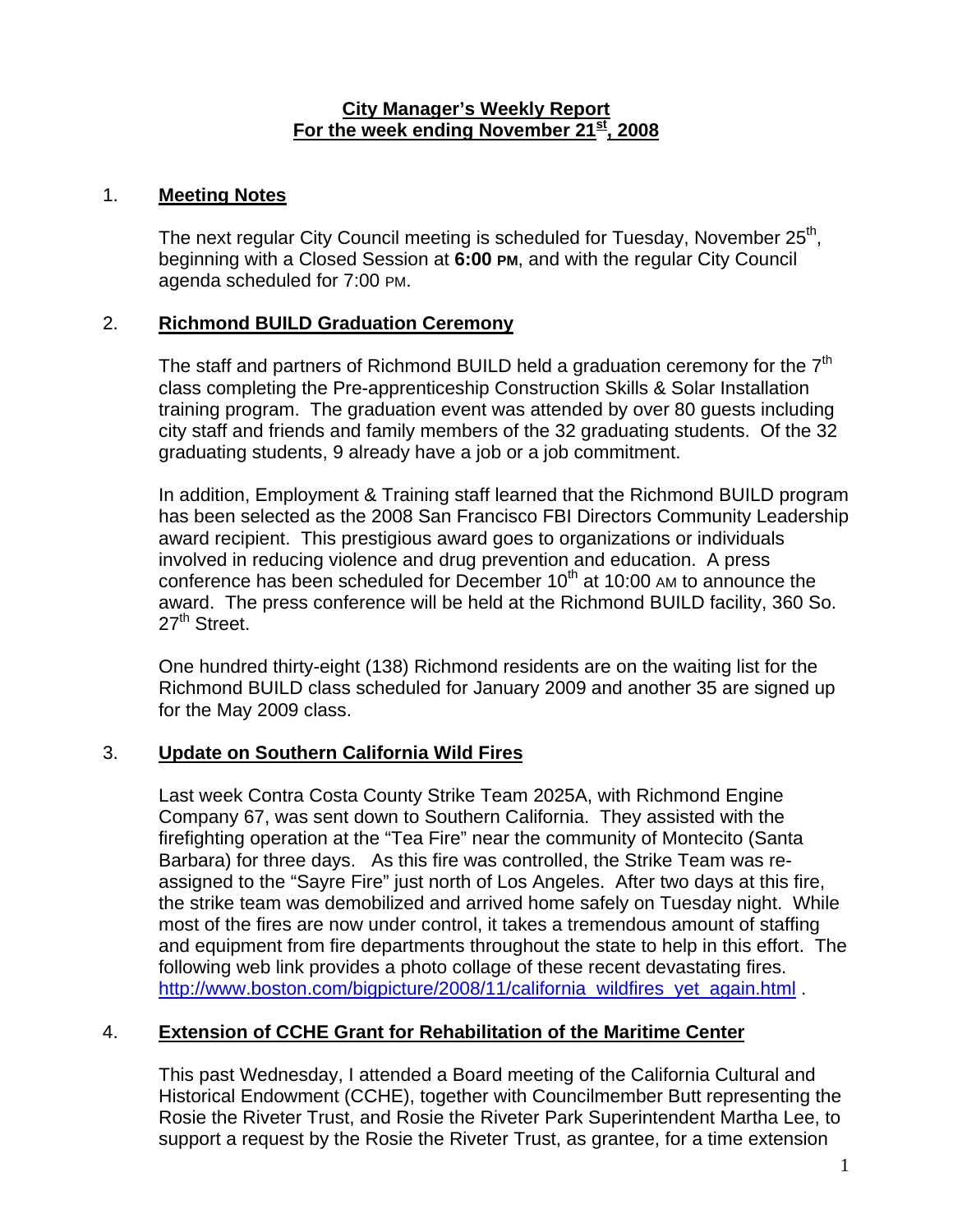on the \$2 million CCHE grant to rehabilitate the Maritime Center. As you may recall, the Maritime Center rehabilitation is part of the broader NURVE effort to revitalize the Nystrom area. The request for an 18-month time extension for use of the funds, now through June 30, 2010, was granted without significant discussion.

#### 5. **Richmond PAL "Sneak Peak" of New Youth Center**

The Richmond Police Activities League (RPAL) hosted a "SNEAK PEAK" Thursday, November 20<sup>th</sup>, providing tours of the One-Stop Youth Center located at 2200 Macdonald Avenue. During the tour, RPAL gave an overview of the NEW sports center and programs. The new gymnasium will begin scheduling programs in December 2008, with the official "Grand Opening" planned for February 2009.

# 6. **Sonia Nazario, Author of Enrique's Journey**

Sonia Nazario, Pulitzer Prize winner and author of *Enrique's Journey*, spoke to an enthusiastic crowd of students and community residents at the Richmond Recreation Complex on Wednesday evening. Her presentation was sponsored by the Richmond Public Library, LEAP, the Friends of Richmond Public Library, and the Richmond Public Library Foundation, in partnership with Contra Costa College Library, Friends of the Contra Costa Library, the ACLU Berkeley/North East Bay Chapter, the 23<sup>rd</sup> Street Merchants Association, and Concilio Latino. WCCUSD made simultaneous translation into Spanish possible for those who wanted it.

Ms. Nazario's presentation detailed the passage of one young man immigrating to the United States from Honduras in search of his mother, and highlighted the political and economic issues that face the United States and the neighboring countries to the South. Many of the audience members were from Central American countries including El Salvador and Honduras. In a dinner, prior to Sonia Nazario's talk, one LEAP student discussed her own experience leaving her daughter behind to find work, and later paying six thousand dollars to rescue her daughter from an abusive environment.

Ms. Nazario spent five years investigating and writing about her journey and the journey of others. *Enrique's Journey* is now required reading in many high schools and colleges.

# 7. **Recreation Highlights**

The following are highlights from the Recreation Department for the current week and recent weeks:

1. Co-ed Adult Volleyball: The Recreation Department began a Co-ed Adult Volleyball League on Monday, November  $17<sup>th</sup>$ . Registration is open for 40 participants to play each Monday from 7:00 PM to 9:00 PM up through December 29<sup>th</sup> at the Richmond Recreation Complex.

2. Senior Trip to the California Academy of Science: Annex Senior Center staff and 30 participants visited the newly renovated California Academy of Science